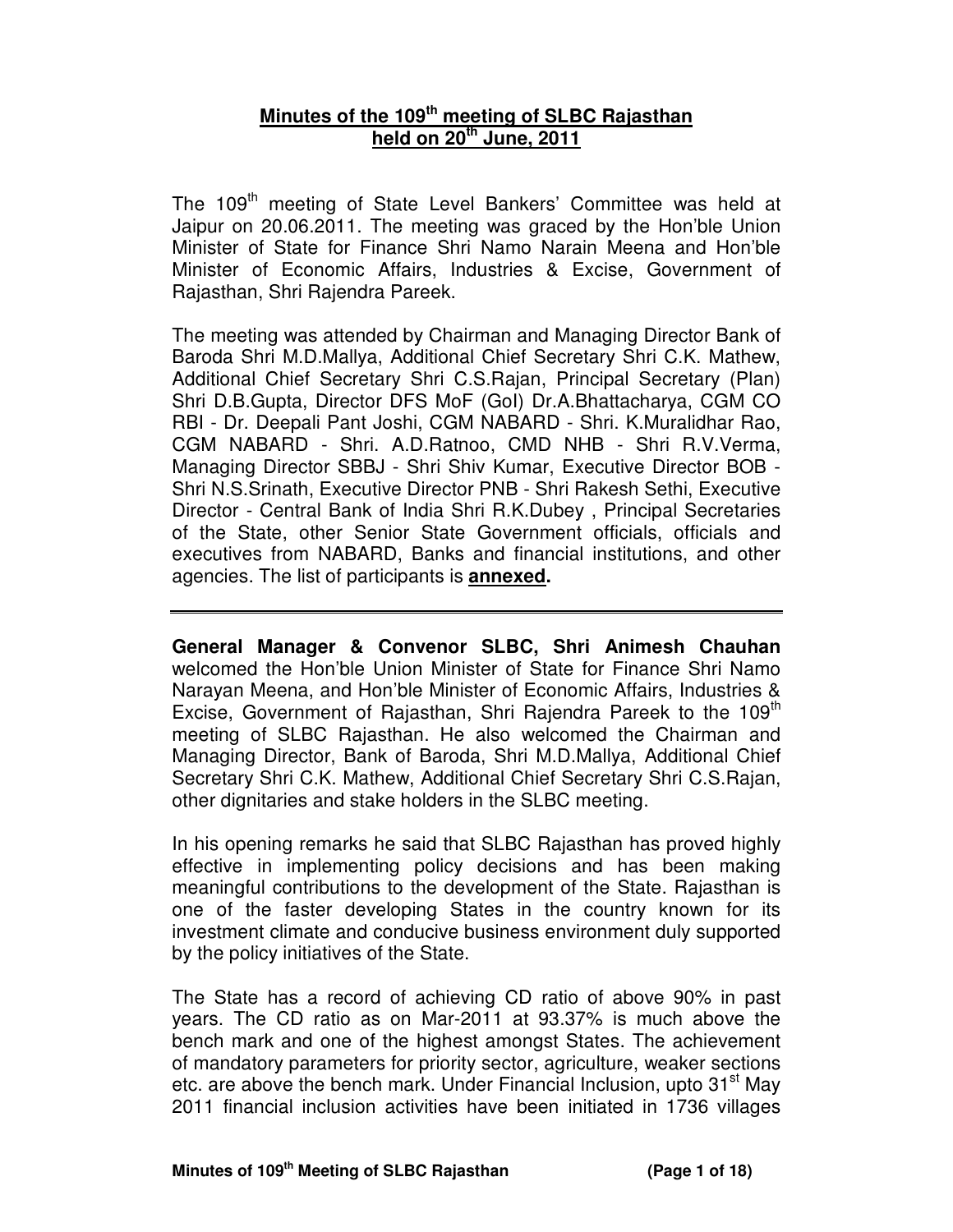having population over 2000. The Banks have taken initiative of simultaneously undertaking financial inclusion activity in smaller villages with population below 2000.

With these words, he requested Shri M.D.Mallya, CMD, Bank of Baroda to deliver his address.

**Chairman & Managing Director, Bank of Baroda (Convener Bank SLBC Rajasthan), Shri M.D.Mallya** welcomed the distinguished dignitaries and all the participants to the meeting and said in today's meeting we have the honour of having the highest level participation from the State and Centre government and the house will be immensely benefited by the experience, vision and guidance of the distinguished dignitaries. He said that last FY witnessed a good performance and achievements by the banking community in the State and SLBC Rajasthan is much above the stipulated parameters in several areas.

RBI has estimated that during current FY the economy is expected to grow in the range of 8 to 8.5%. It is imperative that the banking system support the economic development of the country and especially in the rural economy & SME segment; and ensure that credit delivery continues to flow substantially as we have done in the past.

Rajasthan is one of the fastest growing States and State Government during past one year has taken many important steps towards developing other avenues for employment generation in the other-wise agrarian economy. Implementation of Rajasthan Industrial and Investment Promotion Policy – 2010, enactment of Rajasthan Enterprises Single Point Enabling and Clearance Act, Single-Point Electronic Monitoring and Clearing System, simplification and rationalization of Regulatory Mechanisms and setting up of Industrial Advisory Council etc. are the steps towards this end. The initiatives of the State will bring with it a lot of avenues to the banking fraternity to associate with, and at the same time provides business opportunities in ample measure.

The "Swabhiman" campaign launched nationally on 10.02.2011 aims at opening of 5 crores no-frills accounts by March 2012, spanning over identified 73,000 villages pan India. We have to ensure that the banking facility is being utilized by the end user beneficiary using the account and availing other banking facilities in these centers. In the State, 3883 such unbanked habitations have been identified to provide banking services by Mar-2012. Banks have already initiated implementation of financial inclusion plan in these villages. I request all my fellow bankers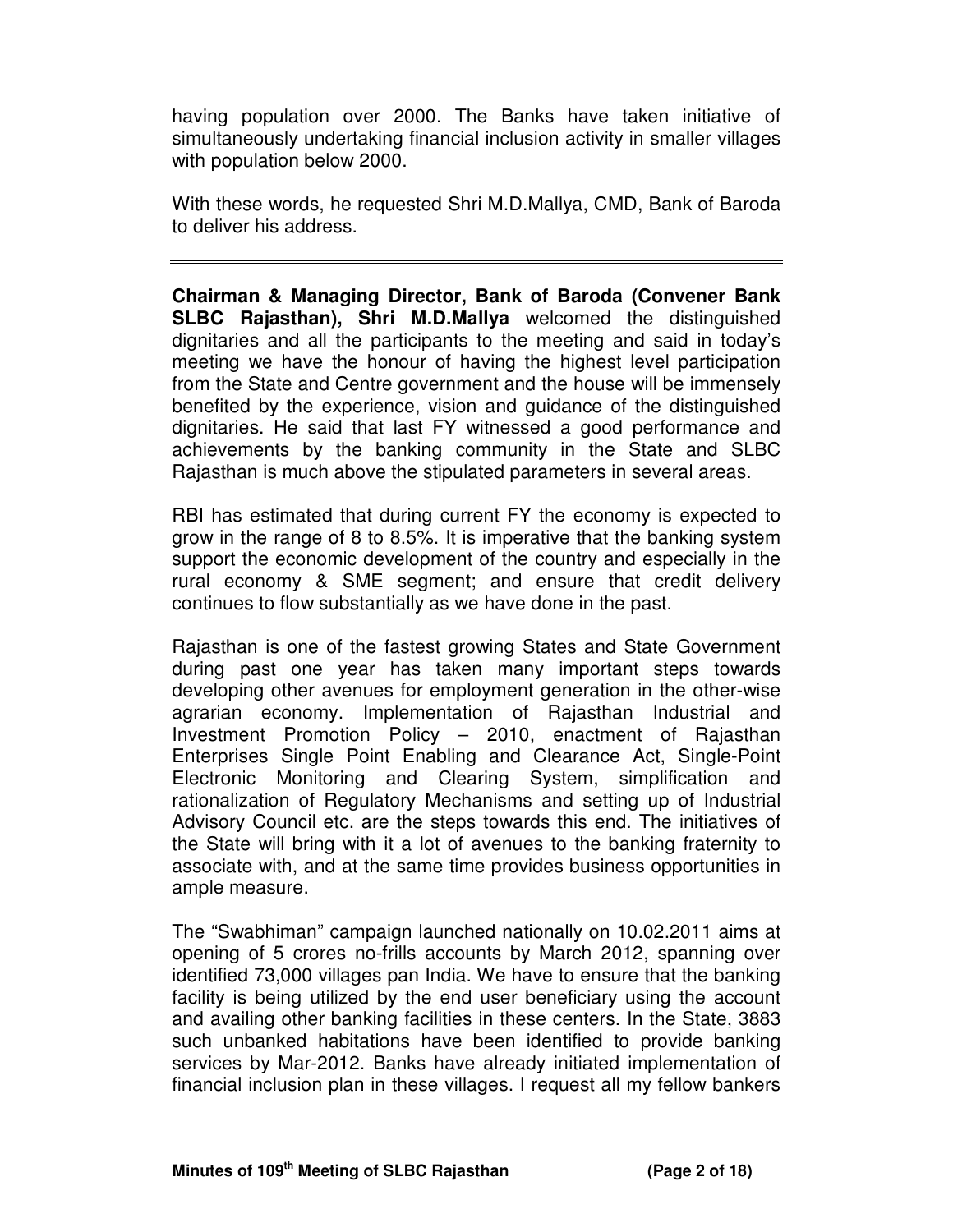to achieve the target of covering the allotted villages six months in advance of the dead line of March-2012.

The credit flow to Priority Sector in the state during current FY is envisaged at Rs.40823 crores, with a growth of 39% over previous year. Credit flow to Agriculture is envisaged at Rs.29723 crore. The highlights of the performance as on 31<sup>st</sup> March, 2011 was presented to the house.

He concluded by complimenting the State Government, RBI, NABARD, Banks & financial institutions operating in the State, for successfully treading the path of development.

**CGM RPCD, RBI, CO, Mumbai, Dr Deepali Pant Joshi** appreciated Banks for putting in efforts for bringing the State on the path of development. However, she shared her concern for low CD ratio in -3 districts and requested for taking appropriate measures in these districts to ensure achievement under all parameters.

She observed that under government sponsored schemes Rajasthan has done effective and good work. The FLCCs are being established in the State. The growth rate of deposit and advances is higher than the national average and the CD ratio of 93.37% is an extra ordinary achievement in the State. She expected that all RRBs will be on core banking by Sep-11.

She said that the RBI and GOI have a commitment towards Financial Inclusion. The real Financial Inclusion will be when we go beyond opening of no frill accounts by providing Savings, Credit, Remittance, Insurance, Pension, and Transaction facilities. This will facilitate process of customer creation which is extremely important for the financial inclusion to happen on ground. Apart from BC, the brick and mortar branches are also to be opened. This has to be done in a mission mode for brining the economic inclusion.

**CGM, NABARD, Shri K.Murlidhar Rao** said Banks have done extremely well in pushing credit flow to the agriculture sector. NABARD has been prioritizing the sponsoring of farmers club by the banks at the village level. Government of India during current year has enhanced interest subvention for prompt repayment to 3%. There is a need for the banks to spread awareness amongst the crop loan borrowers about the interest incentive scheme to encourage timely repayment culture.

He shared that agriculture credit at present is skewed in favour of crop loan and emphasized the role of investment credit for creation of capital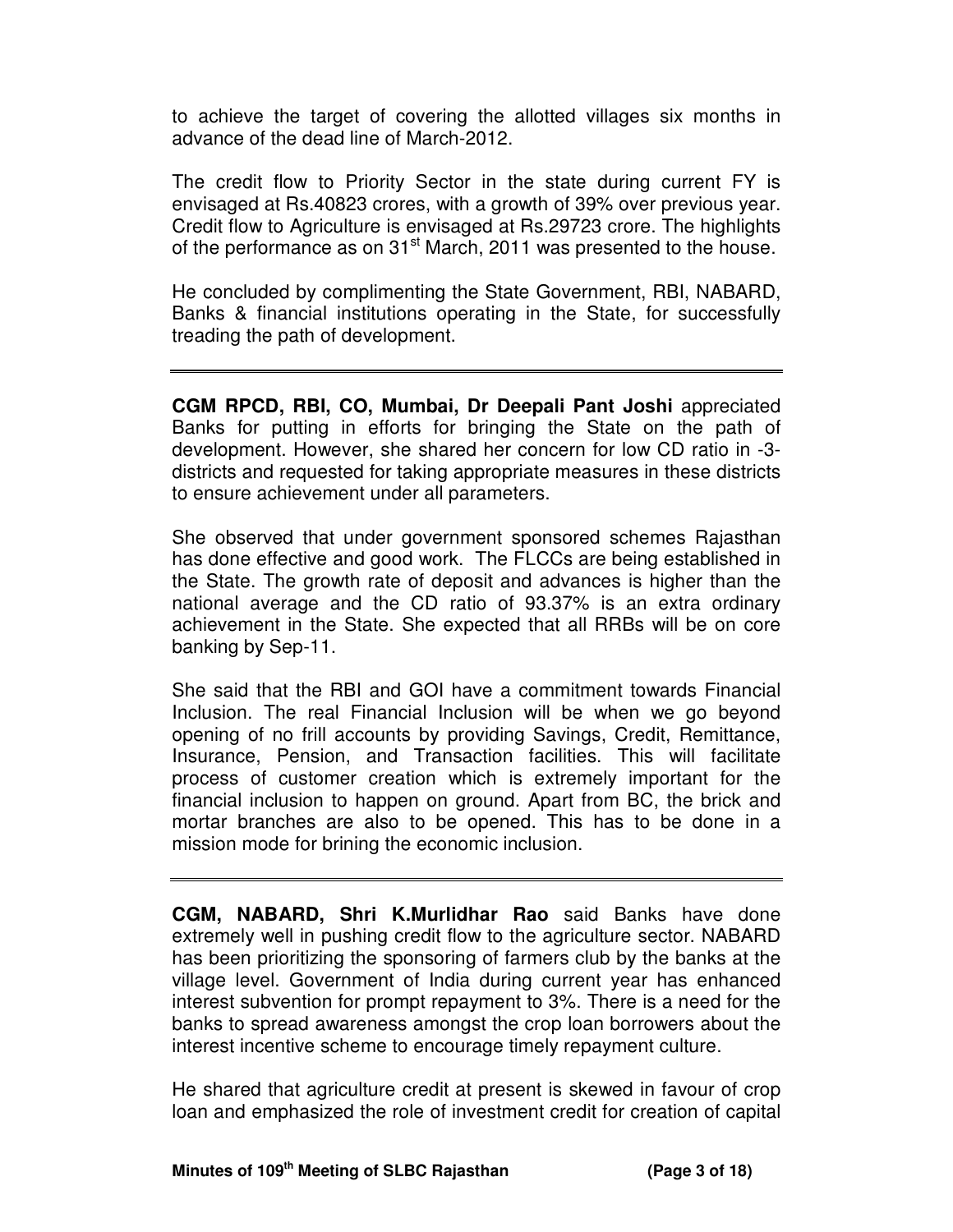assets. He informed that NABARD is administering -18- capital subsidy scheme, where capital subsidy ranging from 25% - 33% is available depending upon the category of the farmers.

**CMD, National Housing Bank, Shri R.V.Verma** said the banking sector accounts for as much as 70% of the total formal financial sector contribution to housing. Provision of adequate credit to EWS and LIG sections is to be ensured for inclusive growth. The State housing policy is progressive and NHB is associated with this. NHB has initiated project of setting up of state level hosing finance company in partnership with the state government and international finance corporation for which MOU has been executed. NHB is keen that out of the budgetary allocation for rural housing, certain part flows to Rajasthan, which is available at concessional rate of interest. He requested the State Govt. for waiver of stamp duty for rural housing, on similar lines as has been done for EWS and LIG housing.

**MD, SBBJ, Shri Shiv Kumar** said that as per guidelines if complete KYC documents are not available while opening ICT based account, the biometrics of the customer is to be recorded in front of the branch manager/ bank officials. He requested the Ministry of Finance to consider removing this requirement. Further, he requested that for the no-frill accounts limit for per month transaction, outstanding balance and annual turnover in account be upwardly revised, as the present limits are low. He requested the State Government to consider contributing their share towards recapitalization of the RRBs, as it is a requirement for their growth.

**Additional Chief Secretary (Finance), GoR, Shri C.K.Mathew** said that in the budget speech of Hon'ble Chief Minister, a declaration was made of intent that all the financial matters of the state will be integrated into a large network and bringing together all aspects of Financial Management into one unified Integrated Financial Management System (IFMS). In compliance of the declaration, we have integrated IT network of all the 39 treasuries of the State, 221 sub-treasuries and 302 branches of 9 agency banks working in Rajasthan

The IFMS makes it possible to see online all the receipts and expenditure being made through the line department across the State. Resources can be allocated to the Departments online. The empowerment through the system for the State Government, the Departments, and for all of you has a high significance. Rajasthan is the only state in the country where this project has been implemented. This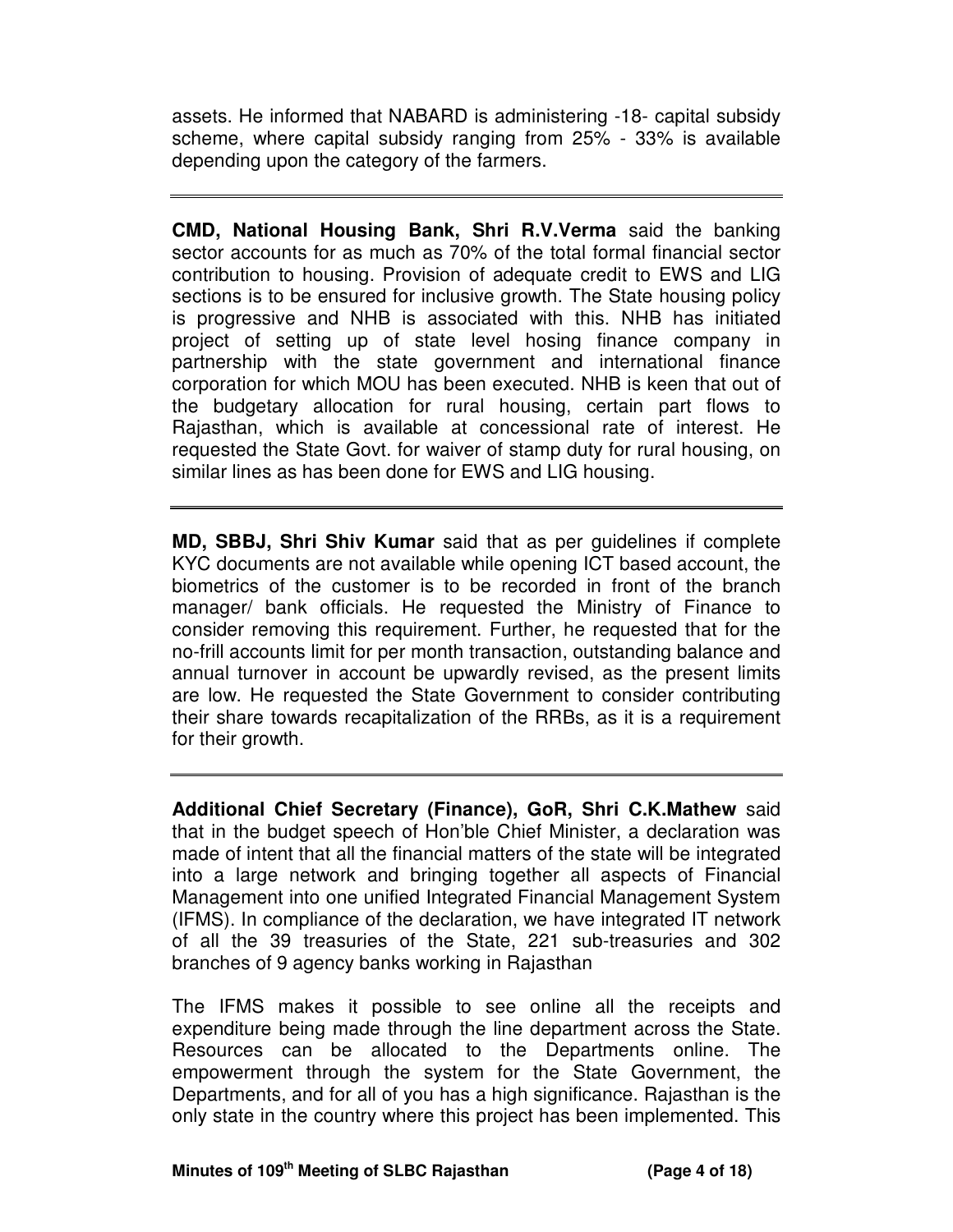is only the beginning, as we are yet to include various other down stream activities including Audit by the Accountant General, Pension matters, Insurance Matters etc., which will be integrated into IFMS in due course of time.

**He then requested Hon'ble Union Minister of State for Finance Shri Namo Narain Meena to formally launch the Integrated Financial Management System in Rajasthan and release of brochure for the information of all stakeholders. The Hon'ble MoS inaugurated the system and released the brochure.** 

Thereafter a presentation was made to the house on IFMS. It was informed that the Finance Department is executing this project though NICSI under the supervision of National Informatics Centre (NIC) at a project cost Rs.28.04 Crore. All the branches, Accountant General office and RBI will be provided the interface for the Audit, soft copy data transfer and better monitoring and controlling. It completely works on web system and practically the file movements for certain cases has been eliminated.

**Hon'ble Minister of Economic Affairs, Industries and Excise, GoR, Sh. Rajendra Pareek** said two important milestones have a bearing on the present status of banking in the country, Nationalization of banks and promotion of use of Information Technology in the eighties, due to which the Banking penetration and ICT based solution have been made possible.

He suggested that bankability of the project and skill of the promoter should be considered while considering proposals, for which ground level officials should be sensitized. He informed that state has implemented single widow clearance, with an aim to reduce repetitive visits of beneficiaries and for disposal in a time bound manner.

Banks should ensure to provide timely education loans as the higher education has become very expensive. The performance under loans to minority should be improved to attain mandated 15% of the PS lending. He said the simplified process of inward remittances has facilitated workers going abroad to remit the money easily.

He requested the banks to endeavor to establish bank branch at each Gram Panchayat Head Quarter. The social security payments through the banks will provide transparency and will also curb malpractices.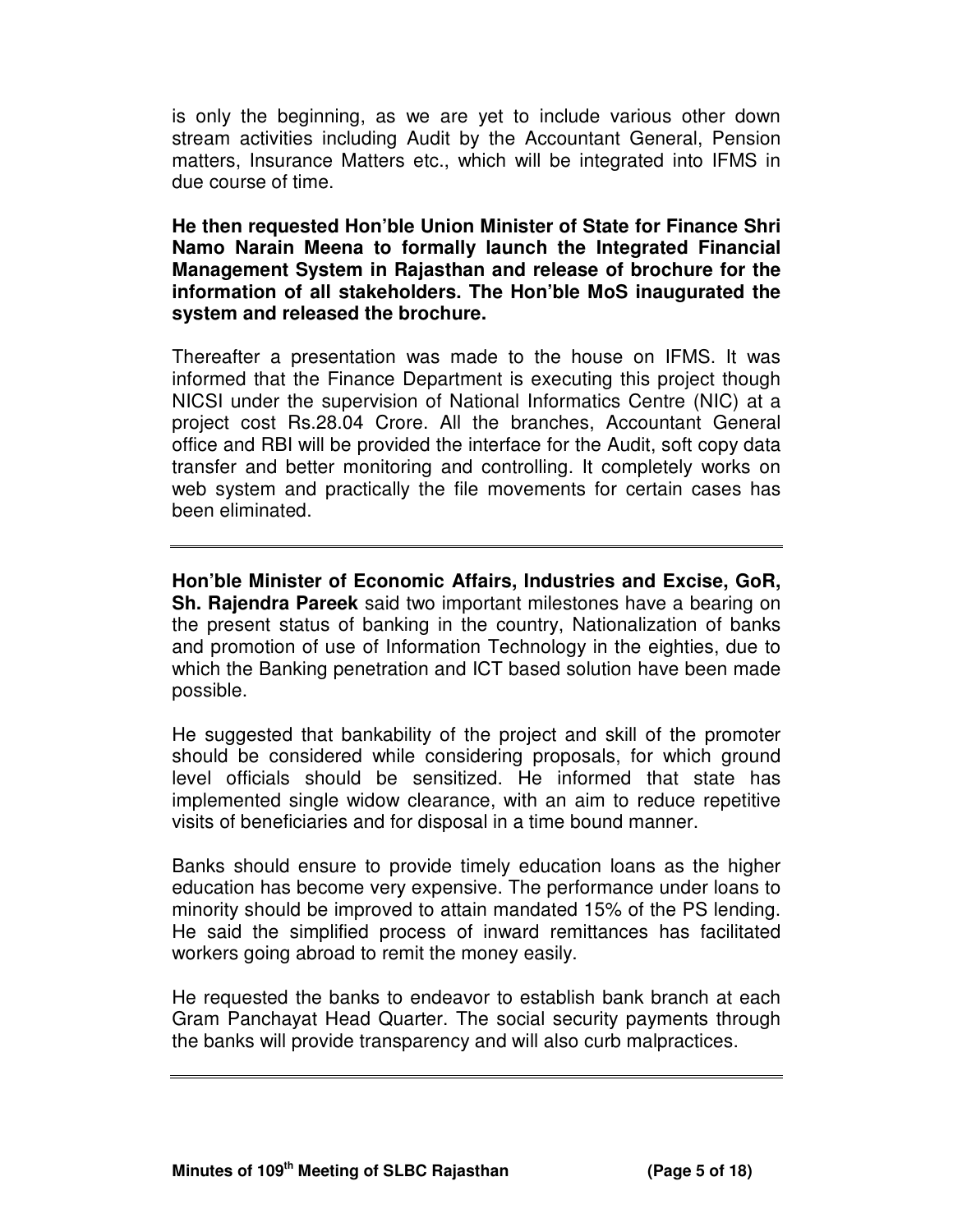**Hon'ble Union Minister of State for Finance Shri Namo Narain Meena** appreciated that in the State the outstanding advances to priority sector, agriculture, and weaker section are all above the mandated levels. However, the advances to minority community are much less than the mandatory level and should be improved.

He said that the growth in deposits and advances in the state is appreciable, but the per capita deposit and advances are lower than the national average and should be improved. Keeping in view the business opportunities in the State; he hoped that many of districts in Rajasthan could be brought at par with the national average.

Hon'ble MoS emphasized that financial inclusion is on top of the policy agenda and in the first phase 73000 villages having population of above 2000 have been identified in the country for providing banking services by Mar-2012. Recently "Swabhiman" campaign has been launched with the objective of bringing people under the banking fold. Financial Inclusion is the first step of the economic empowerment of the poor rural masses. He said that all subsidies and social security benefits will be routed through bank accounts so as to curb pilferage of the funds and malpractices. Banks have been advised for coverage of villages with population between 1000-2000 in the next -3- years and to have a banking outlet with in 3-5 years in every village.

He also mentioned that the credit dispensation to agriculture is a focus area for the union government and a target of Rs. 475000 cr. has been set for disbursements under agriculture during current FY. Interest subvention for the prompt repaying farmers has been increased to 3%, and added that awareness needs to be created among the farmer community about this, to inculcate habit of timely repayment.

He said that the National Rural Livelihood Mission has been launched in Banswara on 03.06.2011, and requested banks to actively participate in promoting the SHGs. He emphasized the need to lend under DRI scheme and make the loan easily accessible to the poor. Also the interest subvention scheme of Ministry of HRD for education loans also needs to be popularized. He noted that R-SETIs have been established in all the districts of the state for providing free of cost skill development training and requested the State Government for allotment of land, wherever pending.

He complimented the State Government for excellent performance under various govt sponsored schemes. He noted that the Banks have been given a target of issuance of 8 lac fresh KCCs during current FY and requested that the same be put on a campaign mode. He appreciated the e-governance initiative of the state government and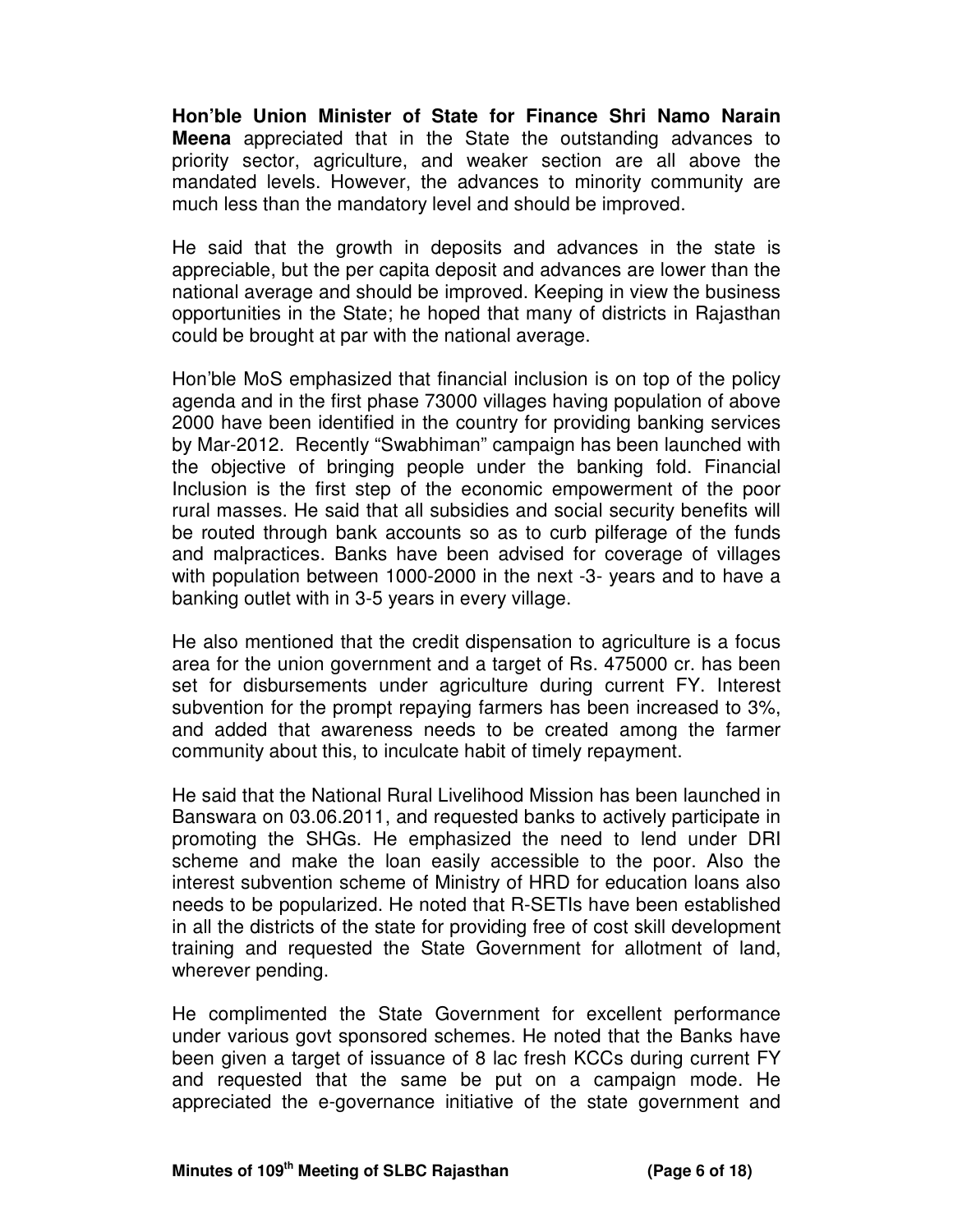said that Integrated Financial Management System (IFMS) launched today is a step in this direction.

Concluding he said that all the stake holders has to collaborate to ensure financial inclusion and economic empowerment of all.

### **Thereafter, with the permission of the chair, the Agenda items were taken up for discussion:**

# **AGENDA No. 1:**

### **Agenda 1.1 - Confirmation of Minutes of 108th SLBC Meeting::**

The minutes of the meeting were circulated vide letter dated 04.04.11. No amendments / comments were received. The minutes were confirmed by the house.

#### **Agenda 1.2 - Action Taken Point::**

**1. Allotment of land to remaining 12 R-SETIs by the State Government**

Land has been allotted for 22 R-SETIs and Additional Chief Secretary (RD&PR) has directed District Collectors for allotment of land for remaining R-SETIs.

**2. DCC Convener Banks to open FLCCs in their lead districts. Other major banks operating in the State are also to open FLCCs at the centre of their choice**

20 FLCCs has been established in the State. DCC convener banks have been requested to initiate the action to open FLCC in their lead districts.

# **AGENDA No. 2::**

#### **Agenda 2.1 : Social Banking Parameter::**

**Branch network:** House was informed that during FY 2010-11 -327 new Branches have been opened by the banks in he State, out of which 243 branches (74%) have been opened in Rural / Semi-urban centres. Out of the new branches opened 196 branches have been opened in under banked district.

Initiative taken by Public Sector Banks for increasing Branch network in the State. During the period 2009 to 2011, 523 branches have been opened in the state, of which PSBs opened 430 branches. During this period -252- Branches were opened in under banked districts.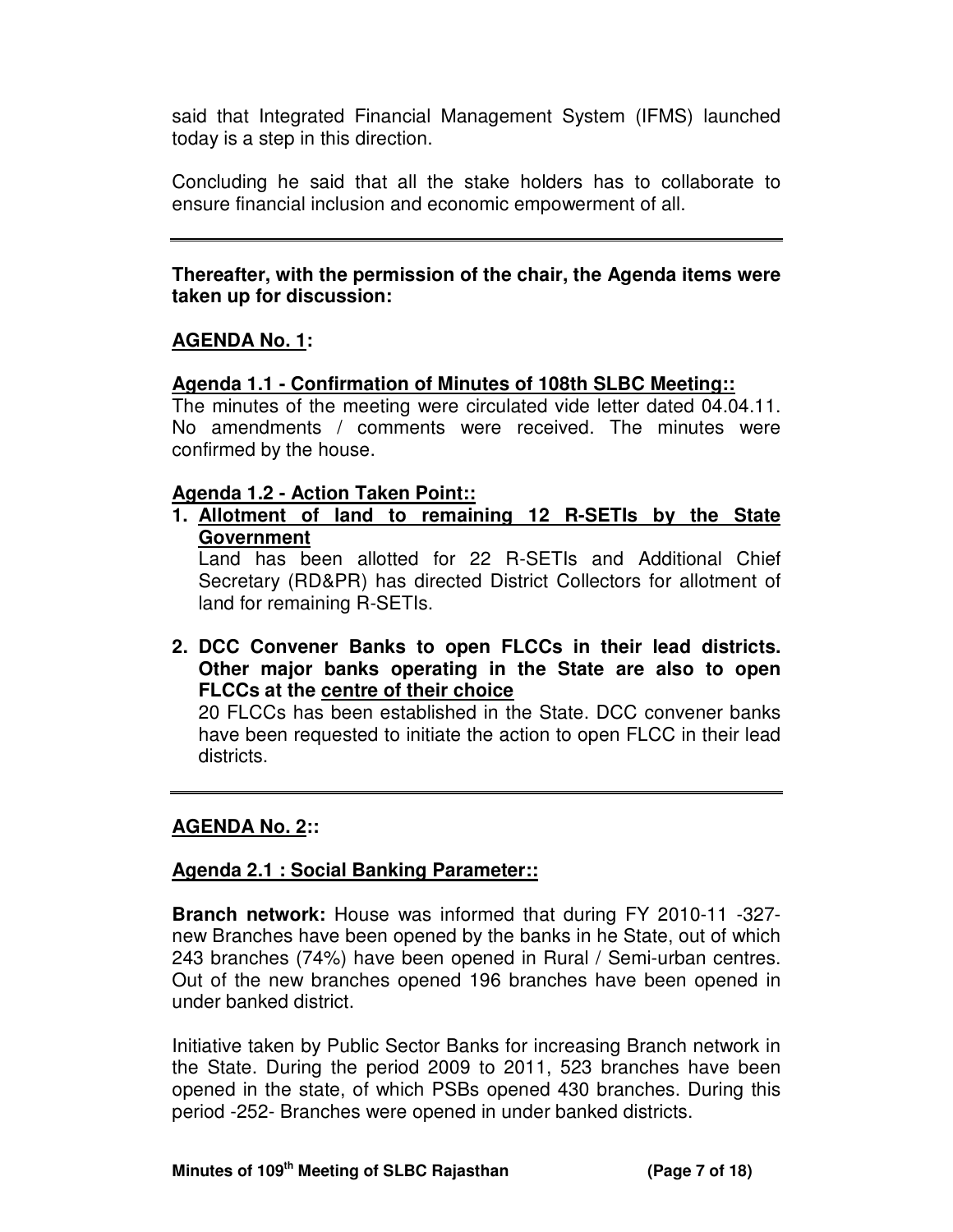**Deposits / Advances:** Total deposits in the State as on 31<sup>st</sup> Mar. 2011 reached the level of Rs.141697 Cr., with a growth of 21% over Mar-2010. Total advances as on Mar-11 stood at Rs.125167 Cr. with a growth of 23% over Mar-2010.

**Priority Sector Advances:** have registered a growth of 37% over a period of last two years, during the same period agriculture registered a growth of 35%, SME and OPS registered growth of 40%, while weaker section advances grew by 71% and advances to SC/ST registered a growth of 55%.

**CD Ratio:** as on Mar-2011 is 93.37%, which has improved over the CD ratio of 92.11% as on Mar-2010. CD Ratio in the state shows a consistent increasing trend, and is amongst the best at the National level. The CD ratio is above 100% in -3- districts.

The CD ratio is below 50% in -3- districts of Dungarpur, Rajsamand, and Sirohi. The reasons ascribed for the Low CD ratio in these districts are credit deployed in district availed at centres outside district, hilly terrain and small land holdings offering limited scope for investment credit, migration of local population, and limited large/ medium scale industries. However, in all these district percentage of PS advance to total advances is much higher than the average of the State. Due to inflow of NRI deposit, the percentage growth of deposit is much higher than the credit deployment in Dungarpur district. The DCC Convener Banks have been requested to draw suitable strategies to improve the CD ratio of the districts.

**CGM, RBI** suggested that the LDM, DDM NABARD and the LBO of RBI should make a strategy looking to the local conditions and after analysing the problem / bottlenecks of development. It should be endeavored to hand hold the needy and the poorest of the poor by providing focused attention. She also requested the banks to participate in "Transformational Banking" where banks have to inculcate habit of baking in the underprivileged group with providing them credit dose and hand holding in these districts.

**CGM NABARD** suggested to hold special meeting of DLCC with high level representation from NABARD, RBI, Govt. department and banks operating in the district to draw strategy for improving the CD ratio.

**Hon'ble MoS Finance** observed that the amount of Rs.1.00 Cr. for R-SETI of Rajsamand has been released but the amount has not been utilized. It was advised to organize the credit camps in all these districts and increase credit flow and should aim to achieve 60% C:D ratio. Also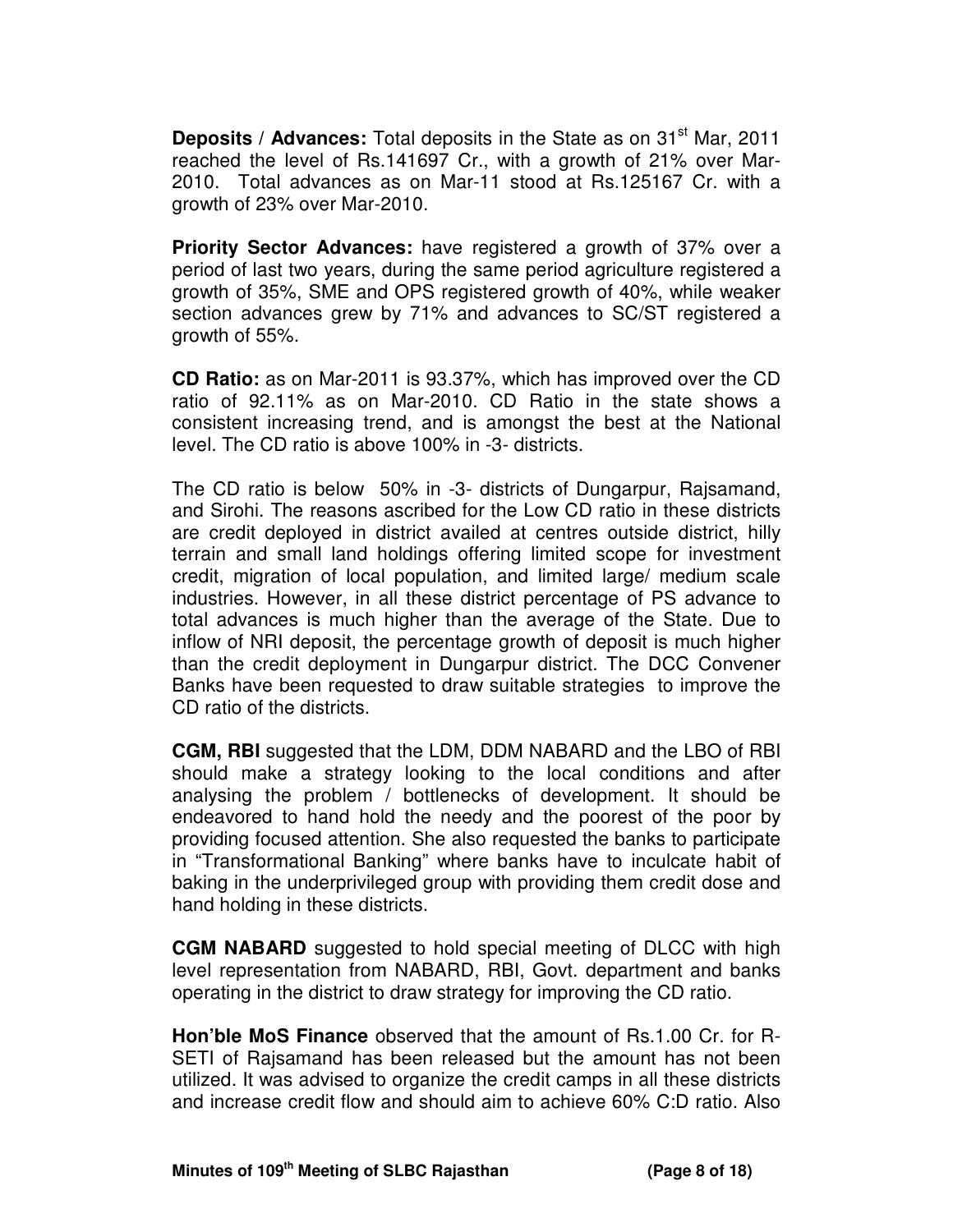under the National Rural Livelihood Mission efforts may be put to increase credit deployment in these districts.

**SBBJ** informed that tender has been floated for the construction of the building for RSETI in Rajsamand. It was also informed that in the districts of Rajsamand and Sirohi two major companies J.K.Tyers and R.K.Marble are operating but are availing credit facility at the corporate level (outside district).

### **Agenda 2.2 - Achievement of ACP:**

The ACP achievement for FY 2010-11 is 109%. Disbursements under priority sector were Rs.32228 cr., against target of Rs.29652 cr. The achievement under Agriculture is 109%; and under MSE & OPS 106%. In 20 districts ACP achievement is above 100% and in 10 districts ACP achievement is between 80-100%, and in -3- districts achievement is less than 80%. Under ACP 2011-12, NABARD has projected credit flow of Rs.40823 crores, out of which credit flow to Agriculture is RS.29723 crore.

**Principal Secretary (Agriculture)** observed that of the 60 lac KCCs issued since inception, about 42 lac KCCs may be active. He said in Rajasthan a large population is working as oral lease for their livelihood, and requested for promoting JLGs as there is not much progress so far. CGM NABARD informed that this year the progress will be better under the scheme.

House deliberated on the issue raised of doing away with the repayment of crop loan at the time of harvest / due date and only getting the interest serviced. It was discussed that the loan is given for raising a crop and repayment of crop loan is, therefore, linked to the harvesting pattern. The farmer after harvesting gets the sale proceeds of the crop through which the repayment of loan is made. Thereafter, the farmer again becomes eligible for loan for next crop. The timely repayment also entitles the farmer for interest subvention @3%. This is the model policy of KCC and the limit once sanctioned is valid upto three years.

**Hon'ble MoS finance** observed that frequent turnover in account is desirable so that KCC becomes a profitable venture. The interest subvention is available on timely repayment. The objective is for providing maximum benefit to the farmers. There is need to educate the farmers and popularize the scheme so that the farming community can avail of the maximum benefit under subvention scheme of GoI.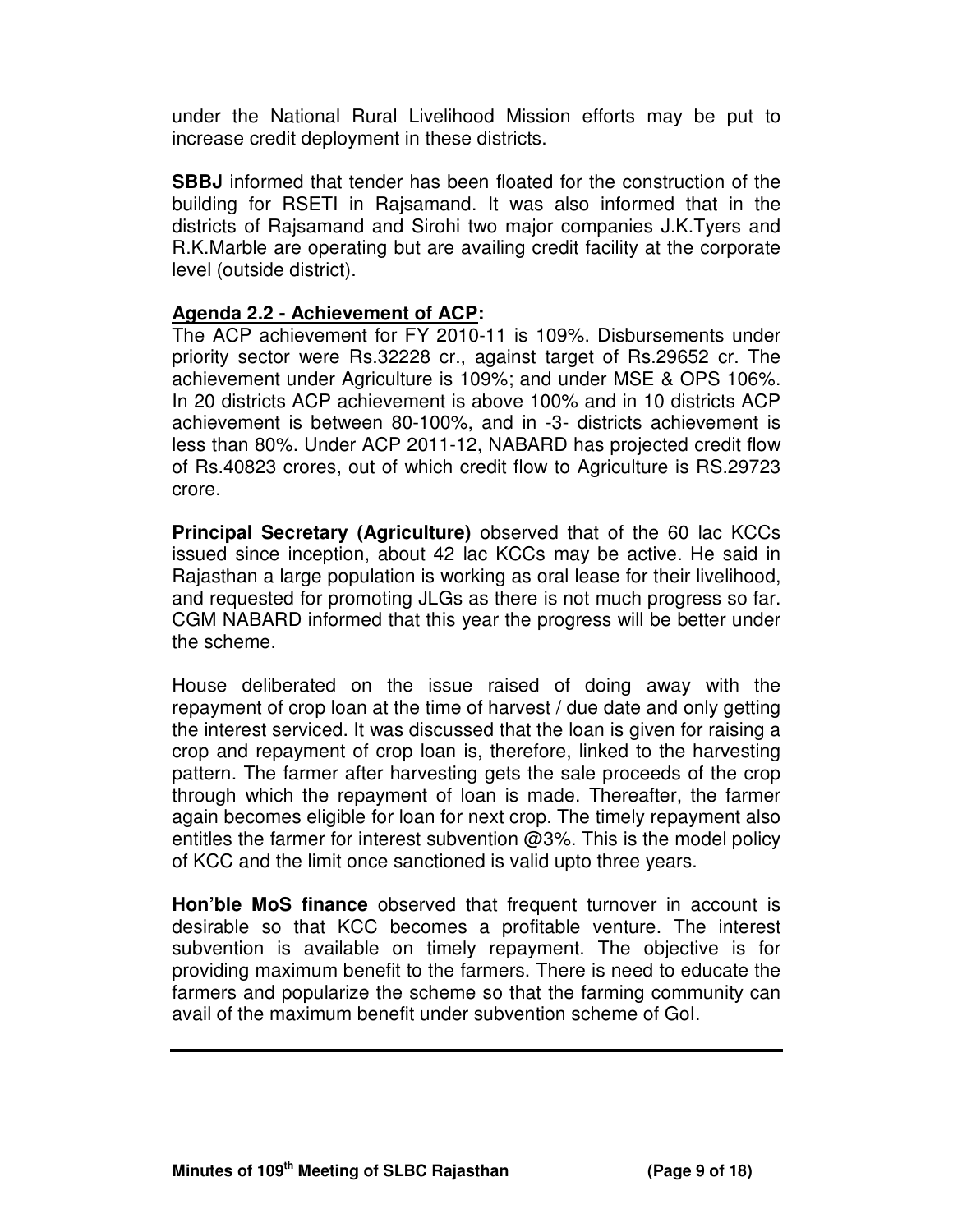# **Agenda No. 3::**

# **Financial Inclusion::**

The meeting of SLBC Sub-committee (FI) was held on 4th May, 2011, the minutes of which stands circulated to the members. It was reiterated to achieve closure of FIP roll out by Sept-2011, simultaneous coverage of smaller villages of population below 2000, and commencement of transactions in enrolled accounts etc.

### **(Action–FI implementing Banks)**

As per latest progress report received from banks in 1736 villages, out of 3883 villages, financial inclusion activity has been initiated and 495268 enrollments have been done. -1218- BCs have been appointed. Simultaneously -2224- smaller villages have also been covered. It was informed that as desired by MoF / IBA further 8480 un-banked villages, with population between 1000-2000 (census 2001) have been identified, for bringing under financial inclusion in the next phase. The list of these villages has been provided to LDMs / DCCs for allocation to banks through subcommittees of DCC.

**Addl Chief Secretary (RD&PR), Shri C.S.Rajan** said that there are around 9000 Gram Panchayat in the state which needs to be covered. The DCC convener banks in the state are having responsibility to cover half of the identified villages and rest 50% is distributed amongst 18 banks. Performance wise major banks are performing well but rest 18 banks are not showing good coverage. I would suggest that to accelerate the pace of coverage we may go for one district one bank approach, as against the service area approach adopted. In that case the composition will be cost effective and economical viable for the banks and BCs. He said the connectivity in the rural area is the biggest draw back in Rajasthan and the Government of India is requested to take steps for providing connectivity.

**CGM, RBI** said that allotment of unbanked villages having population over 2000 is to ensure door step banking to all such villages by Mar-2012, as no single bank is in a position to provide EBT payment at the doorstep. However, it doesn't deny the business opportunity to other banks that have to operate in the same village. It should be possible to disburse the amount to the ultimate beneficiary through banks by transferring it electronically to the different banks with whom the customer accounts are being maintained in various villages and the customer must have a choice of the bank with whom he wants to maintain the account. The one district one bank approach is now not being encouraged in view of issues analysed.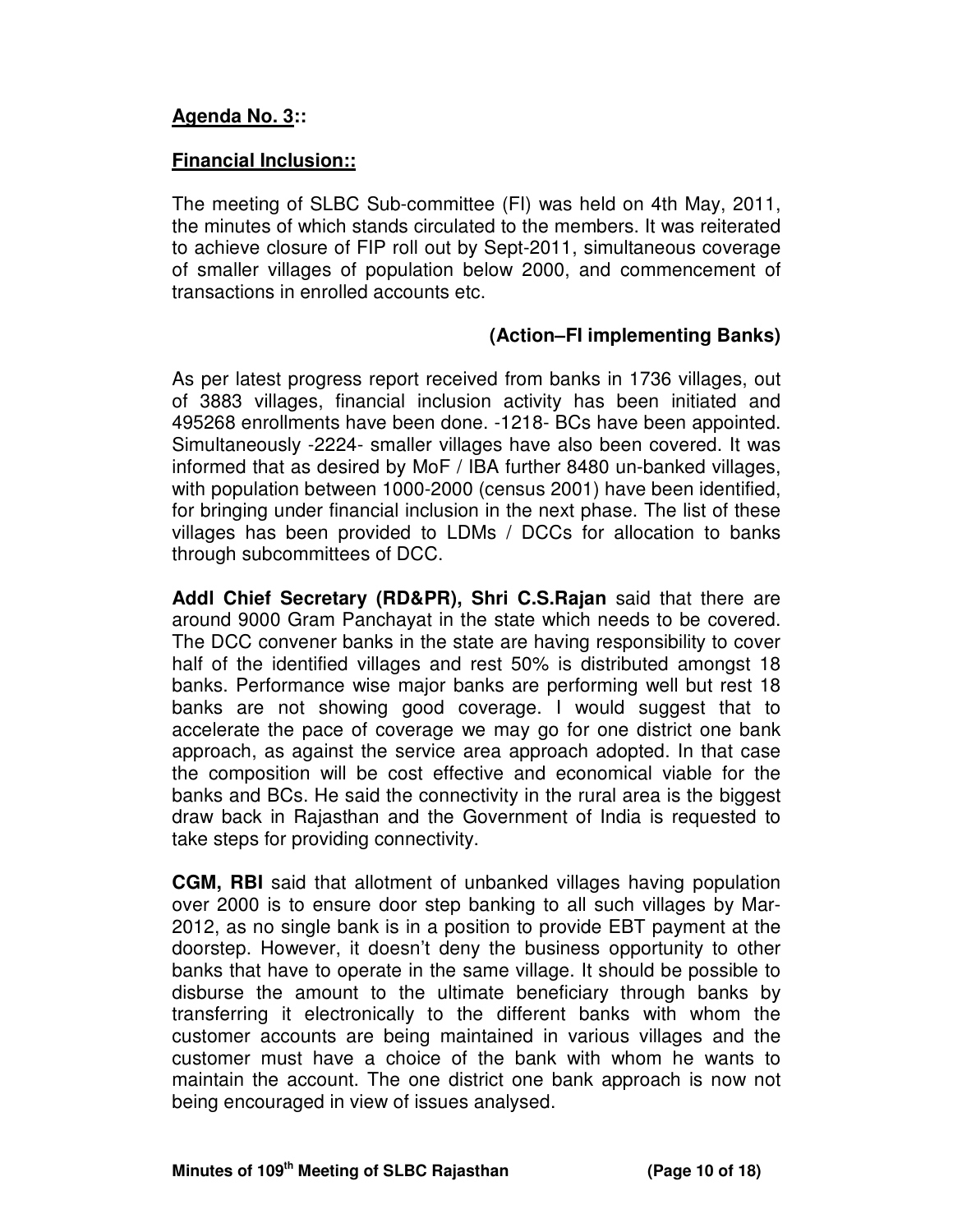**Hon'ble MoS finance** said the banks are achieving the ultimate target. The Banks presently have been given the target of covering villages having population of over 2000. Now the RBI has asked the banks to provide banking services to the villages having 1000-2000 population and within 5 years we should be completing all the villages. The ultimate aim is to bring all the persons to the banking network. He said that the initial problems coming in the way are being taken care of. The Government and Bank in strong collaboration will achieve the target of financial Inclusion.

**Financial Literacy and Credit Counseling Centres (FLCC)**: House was informed that 20 FLCCs have been opened in the State in 20 Districts. DCC Convener Banks were requested to establish FLCC in their lead districts. The major Banks, other than DCC Banks, were requested to take initiative to open FLCC at centers of their choice. NABARD was requested to provide financial support to FLCCs, other than the identified districts, to undertake financial literacy programme.

# **(Action– DCC Convener Banks & other major Banks)**

### **AGENDA No. 4::**

# **Agriculture Credit Flow::**

It was informed that the outstanding agriculture advances to agriculture as on Mar-2011 stood at Rs.32679, against Rs.27899 cr as on Mar-10 registering a growth 17%. The KCCs issued in the State since inception as on Mar-11 are 60.34 lacs. During FY 2010-11 10.93 KCC have been issued. During current FY target of issuance of 8 lac new KCCs have been set (Commercial Banks – 5 lac, Cooperative Banks – 2 lac, RRBs – 1 lac). The average ticket size under KCC for Commercial Banks is Rs.65000, RRBs Rs.54000, and Cooperative Banks Rs.20000. The DCC convener Banks / LDMs were requested for active participation of Banks in Kharif Abhiyan & issuance of KCCs.

It was desired that the Distt. Administration / Distt Agri officers / LDMs be requested to make strategies for identification of the all eligible & willing farmers so as to bring them under the fold of KCC and to review the performance in DCC meetings. Banks were requested to focus on investment credit to create capital assets.

Controlling Heads of Banks were requested to sensitize the branches for mobilizing proposals under centrally sponsored scheme for integrated development of small ruminants and rabbits & Dairy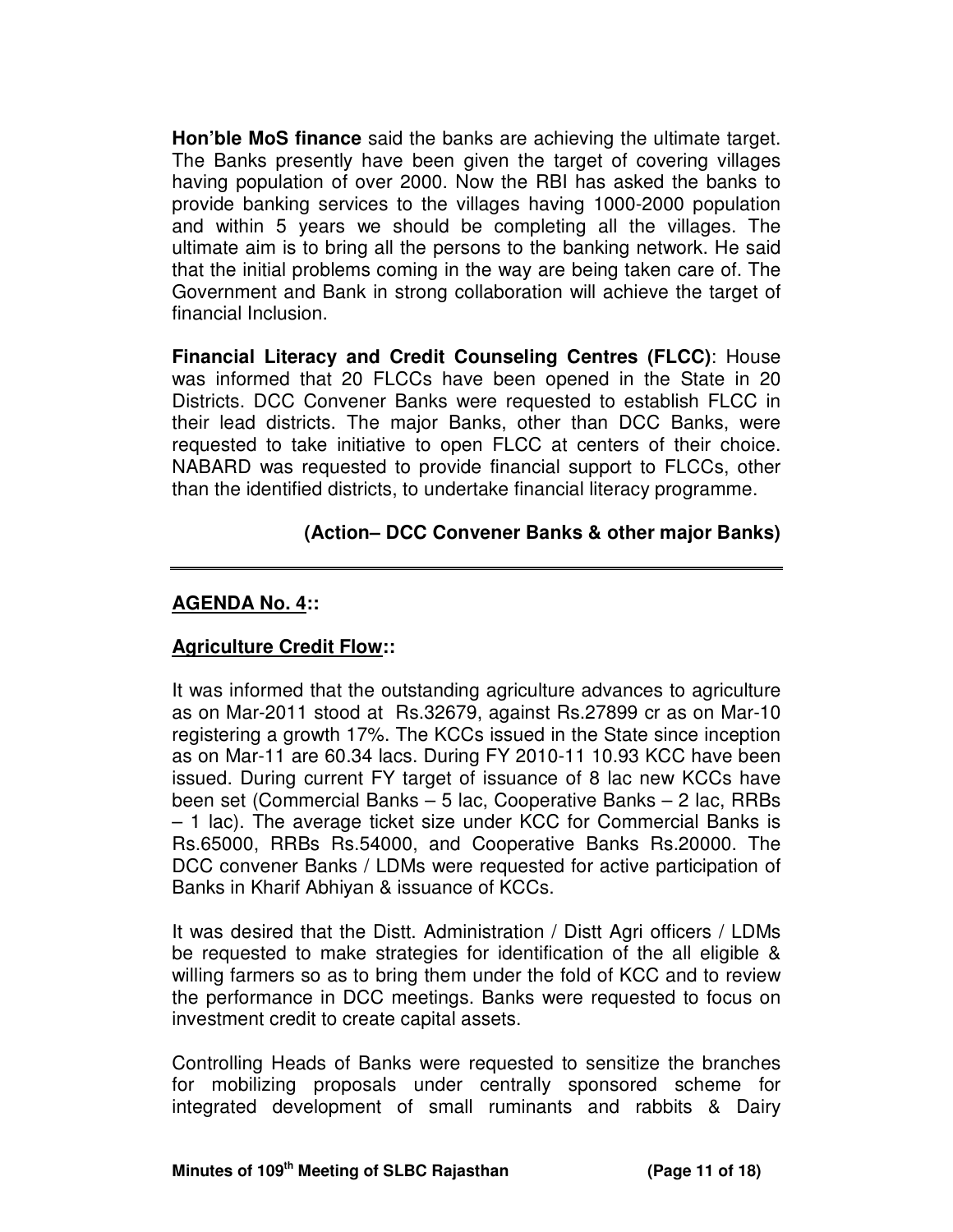Entrepreneur Development Scheme"- Dairy and Poultry Capital Subsidy Scheme launched by GoI through NABARD.

### **Crop Insurance::**

House was informed that Department of Agriculture and Cooperation, Ministry of Agriculture, GoI, vide their letter dated 10.03.2011 has informed WBCIS will be continued during FY 2011-12 in the state. The Agriculture Directorate, GoR, has informed that from 21.12.2010 onwards Service tax payable on premium of agriculture insurance has been exempted.

### **AGENDA No. 5::**

# **Swarnjayanti Gram Swarojagar Yojana (SGSY)::**

It was informed that the Core group meeting was held on 19.05.2011, the minutes of which have been sent to the members. One of the major issue brought up by the Nodal department was that the current FY is the terminal year for scheme and it will now be merged with National Rural Livelihood Mission (NRLM), therefore, new application for the individual Swarojgari is not to be entertained but applications of SHGs are to be considered.

The house was informed that the achievement under the scheme for FY 2010-11 is 146%, disbursements of Rs.231.09 Crores have been made against the target of 158.18 crores allotted by Ministry of Finance, GOI. Under SGSY - Group Life Insurance cover from LIC is available and the claim payable to nominee in case of natural death of beneficiary is Rs.6000 and in cases of death due to accident is Rs. 12000

The Nodal Deptt was requested to provide dist-wise target for FY.2011- 12.

# **Swarnjayanti Jayanti Shahari Rojgar Yojana (SJSRY)::**

The Core group meeting was held on 19.05.2011, the minutes of which have been sent to the members. House was informed that the achievement under the scheme during 2010-11 was 120% with disbursements in 7214 applications, against the target of 6000 persons. Nodal Deptt was requested for advising district wise target for FY 2011- 12 and timely providing of subsidy to facilitate disbursement in sanctioned cases.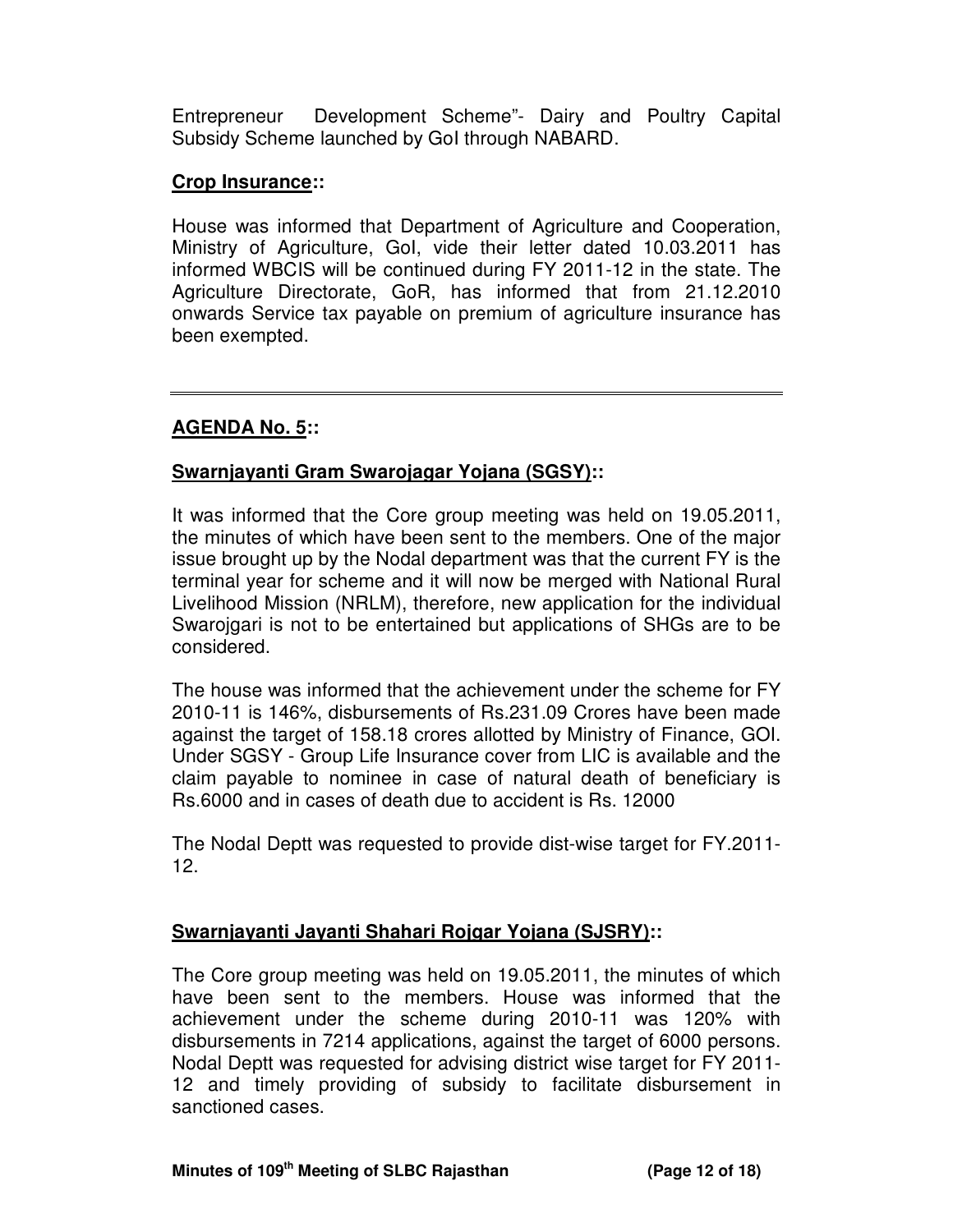# **Prime Minister's Employment Generation Programme (PMEGP)::**

The Core group meeting was held on 19.05.2011, the minutes of which have been sent to the members. The Nodal department was requested to provide funds for settlement of claims and banks were requested for immediate settlement of Margin Money claims by their Nodal branches. Banks were requested to ensure EDP training in all disbursed projects by the disbursing branch.

House was informed that against the 2113 projects involving Margin Money of Rs. 39.00 crs have been disbursed upto 31.03.2011 against the Margin Money utilization target of Rs.38.00 crores. The current FY is the terminal year for the scheme and as per communication received from Comm. Industries pending application of previous years will be treated as targets for 2011-12; and no new application would be entertained

**I/C KVIC** informed that this being the terminal year of the scheme It was decided that for the carry forward cases 31.05.2011 would be the dead line for disbursements. As of now there are about 254 cases amounting Rs. 5.86 cr. which are sent to the nodal banks and the funds are available with the nodal banks. Still pending applications have not been returned by the Banks. The target for FY 2011-12 has been held back till the issue of pending application is resolved. It was also informed that the online e-tracking system has been launched for the PMEGP scheme on 07.06.2011.

# **Artisan Credit Card Scheme (ACC)::**

The Core group meeting was held on 19.05.2011, the minutes of which have been sent to the members. House was informed that the achievement under the scheme during FY 2010-11 was 86% with sanction to 6899 Artisans, against target of 8000. Target of 5000 ACCs have been set by the Deptt of Industries, GoR for the current year. Banks were requested to organize special ACC credit camps and lodgement of 50% interest subsidy claim.

# **Special Central Assistance Scheme for SC/ST::**

The Core group meeting was held on 19.05.2011, the minutes of which have been sent to the members. The achievement under the sche,e is 85% during 2010-11 with sanctions in 26168 applications, against the target of 30620. Rajasthan SC/ST Development Corp has allotted target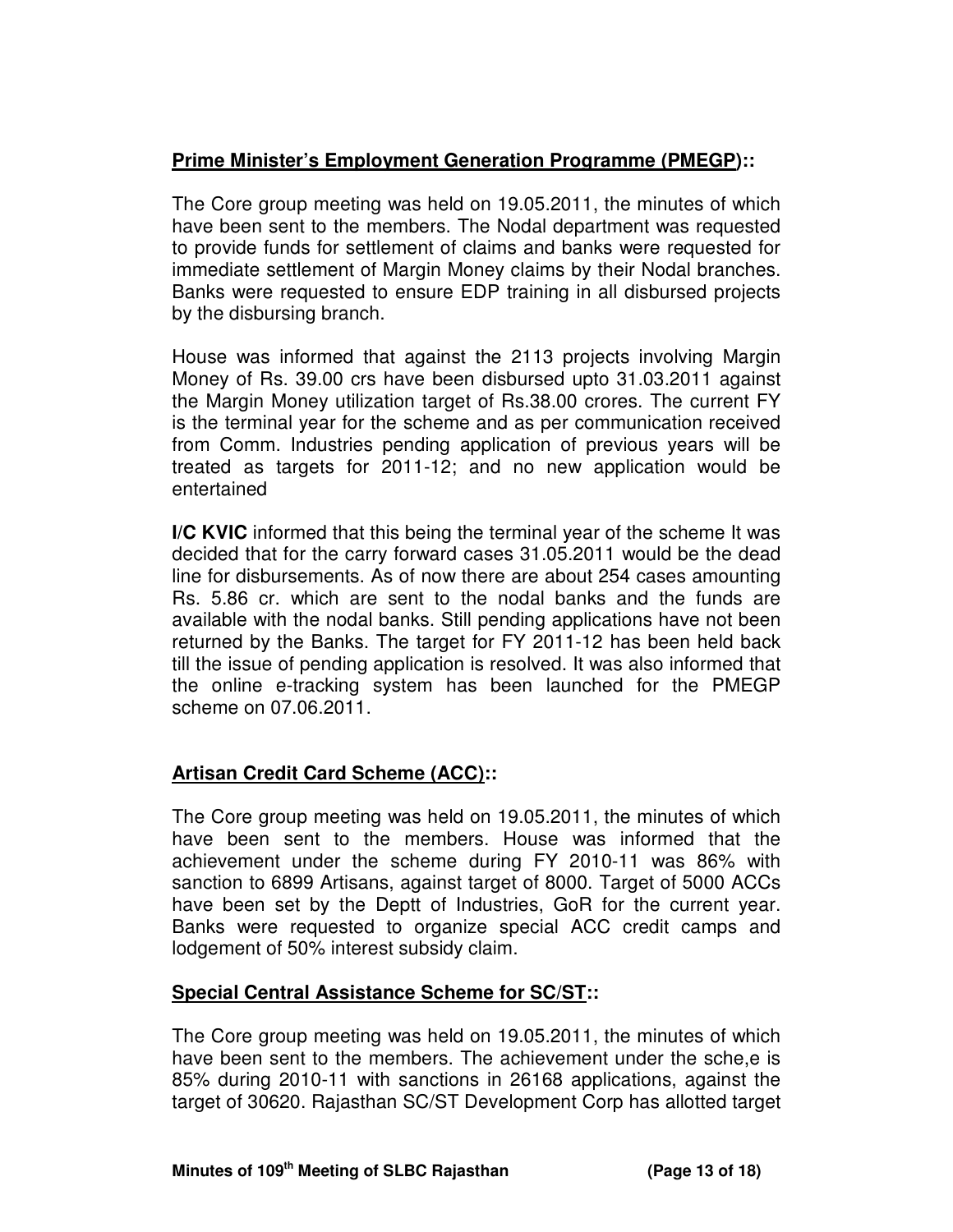for 2011-12 at **30620** persons for SC/ST and 1102 persons for ST POP  $(Mada$  and बिखरी जनजाति).

**Nodal Department representative** informed that 12670 applications are pending with the Banks, even after removal of old applications prioir to 01.04.2010. Second, the utilization certificate for Rs. 57.23 Cr. is still pending with the banks.

Controlling Heads of Banks were requested to instruct their branches for submission of Utilization Certificate to the Nodal Agency and disposal of applications urgently.

### **Self Help Group (SHG)::**

Core Group meeting was held on 19.05.2011. Banks were requested to credit link all the eligible Women SHG groups, and provide adequate finance. It was requested that special campaign may be launched for credit linkage of remaining eligible SHGs

House was informed that as per data received by SLBC from Banks, a total of 247407 SHG saving accounts have been opened in the State, out of which 213161 are women SHGs. Further, 167104 SHGs have been credit linked and loans amounting Rs.971 crores have been extended. Out of the total credit extended 78% has been provided to women SHGs.

The Women and Child Development Department (WCD), GOR has informed District wise target for FY 2011-12 under the State Government's 50% Interest Subsidy Scheme for 40000 SHGs formation; and 35000 SHG- Bank linkage. It was informed that upto Mar-2011, interest subsidy claims for 1816 SHGs amounting Rs.7.67 lac have been settled.

#### **Credit Flow to Minority Community::**

House was informed that the credit flow to Minority community as on 31.03.2011 is Rs. 3420 crore, which is 5.79% of the priority sector advances and therefore much below the mandated level of 15%. It was observed that the growth in advances to minority community during 2010-11 had improved registering a growth of 24% over Mar-2010. Public Sector Banks were specifically requested to step up their lending to Minority Community so as to achieve the mandated level of 15% of their Priority Sector lending. DCC Convener Banks / LDMs were requested to review the position in DLCC / DLRC and it should be a standing agenda item.

#### **(Action– All Banks)**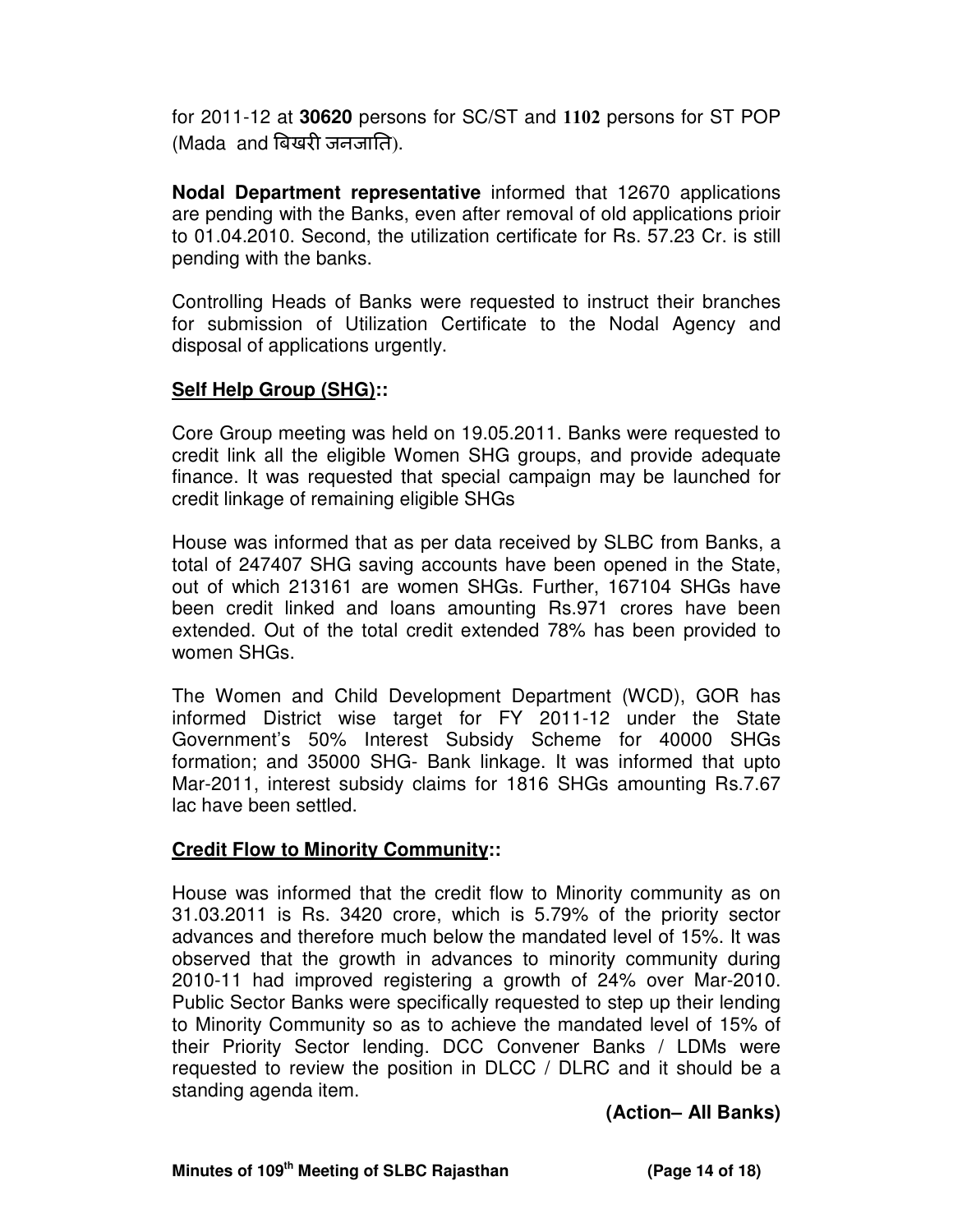**Principal Secretary (Minority Affairs)** said that Minority Affairs is a newly set up department in Rajasthan. There is an upsurge in credit demand, which the Minority corporation alone can not meet. The department has received around 30000 loan applications in the various camps organized by them. Corporation has distributed loan of approximately Rs. 4.76 cr. to 871 beneficiaries @ 6% p.a. However, the rate of interest in Banks is higher. He requested that minority BPL may be considered for coverage under DRI scheme wherever applicable. He also requested for fixing targets for lending to minority community.

# **Vishwas Yojana::**

SLBC has requested Commissioner, Social Justice and Empowerment, GoR to provide the list of beneficiaries/ applications have been sponsored by the department to enable SLBC to follow up the progress under the scheme. As per information available at SLBC upto Mar-2011, loan to 270 beneficiaries have been sanctioned under the scheme. Nodal department was requested to advise the district wise target for the FY 2011-12 to SLBC.

# **MPOWER: (Mitigation Poverty in Westarn Rajasthan) ::**

It is Proposed to extend Rs. 100 Cr. as loan to SHGs under the scheme. Nodal Department was requested to provide the district wise target and progress.

# **Recapitalization of the RRBs::**

Recapitalization is one time measure and the amount will be released subject to signing of MOU by the Chairman of RRBs with NABARD, Sponsoring Bank and State Government. The release of the central government share will be contingent on the proportionate release of the State Government and Sponsoring banks share.

RRBs has informed that though the consent of the release of the sponsoring bank's share is received, the consent of State Government for release of their share is awaited. It has been given to understand that the State Government has regretted to release their share. The State Govt. was requested to reconsider releasing its share in recapitalization of RRBs.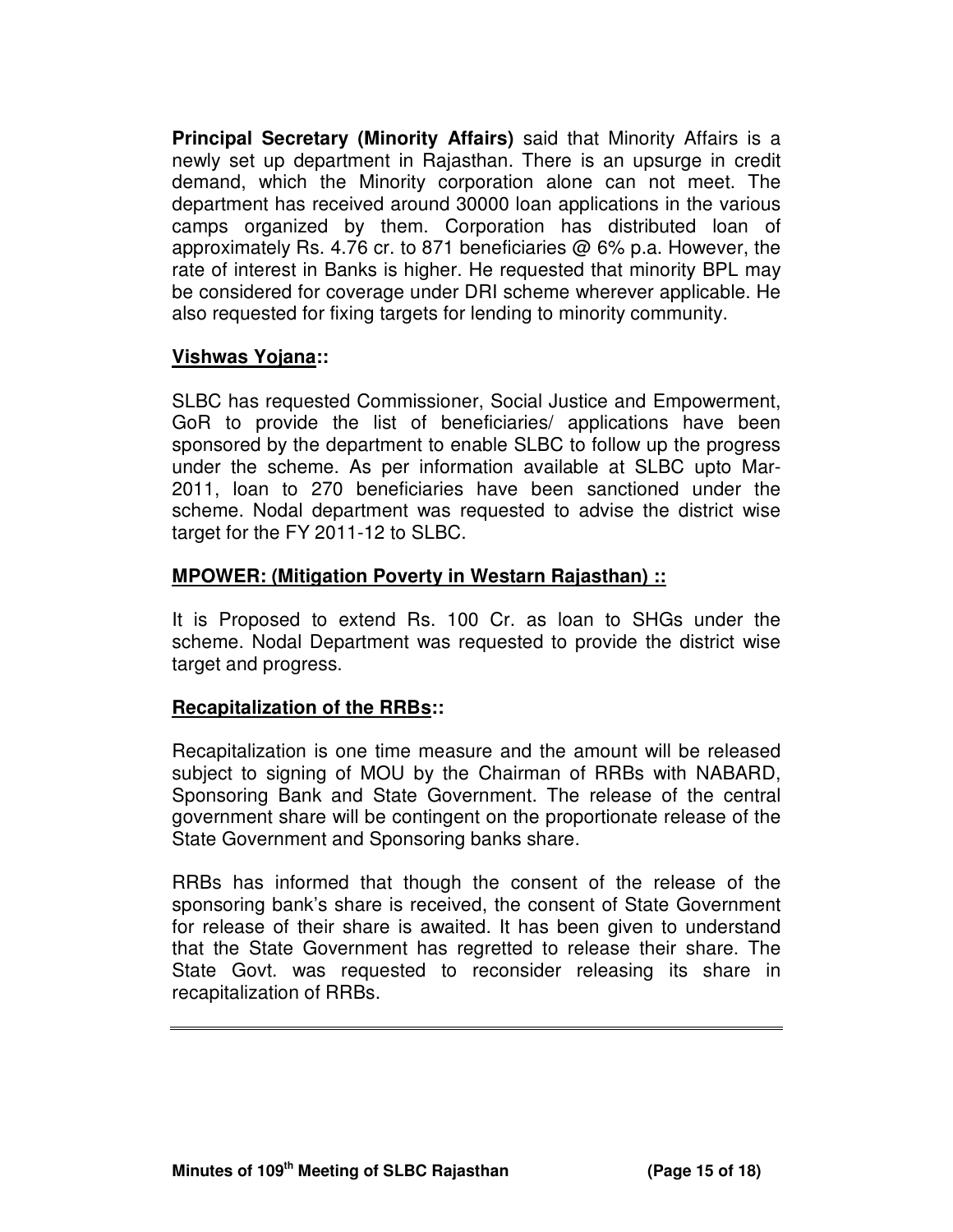# **AGENDA No. 6::**

# **Rural Self Emplyment Training Institute (R-SETI):**

35 R-SETIs have been established in all the 33 districts of the State. Land has been allotted in 22 districts. 72519 persons have been trained in 2476 batches of programmes conducted by the RSETIs, out of which 50907 beneficiaries are gainfully employed.

It was requested that the Director R-SETIs to organize adequate number of locational training Programmes for BPL & women micro entrepreneurs. State Government was requested for allotment of land R-SETIs, in the remaining 12 districts. Banks were requested to ensure that trained youth get credit linkage not only from the R-SETI sponsoring bank but also from any other bank operating in the district.

### **(Action– Rural Development Deptt, GoR)**

**Hon'ble MoS Finance** requested the State Government to provide the land in the remaining 12 districts at the earliest so that the objective of the R-SETIs may be achieved and skill development programmes may run in a better way.

#### **AGENDA No. 7::**

#### **Performance under CGTMSE:: as on 31.03.2011**

During F.Y. 2010-11 9345 cases amounting to Rs.449 crores have been covered under the scheme in the state.

#### **AGENDA No. 8::**

#### **Education Loan::**

The outstanding education loans in the State as on 31<sup>st</sup> Mar, 2011 were Rs.1074 crores in 50742 accounts. Out of the total outstanding education loans, the loans upto Rs.4.00 lacs are RS.731 crores in 42464 a/cs.

It was reiterated that Ministry of HRD, GoI, has announced a Central Scheme to provide full Interest subsidy on education loan, for the period of moratorium period. Scheme provides for Interest subsidy for the education loan taken by students from economically weaker sections (parental / family income per annum not exceeding Rs.4.50 lacs) and is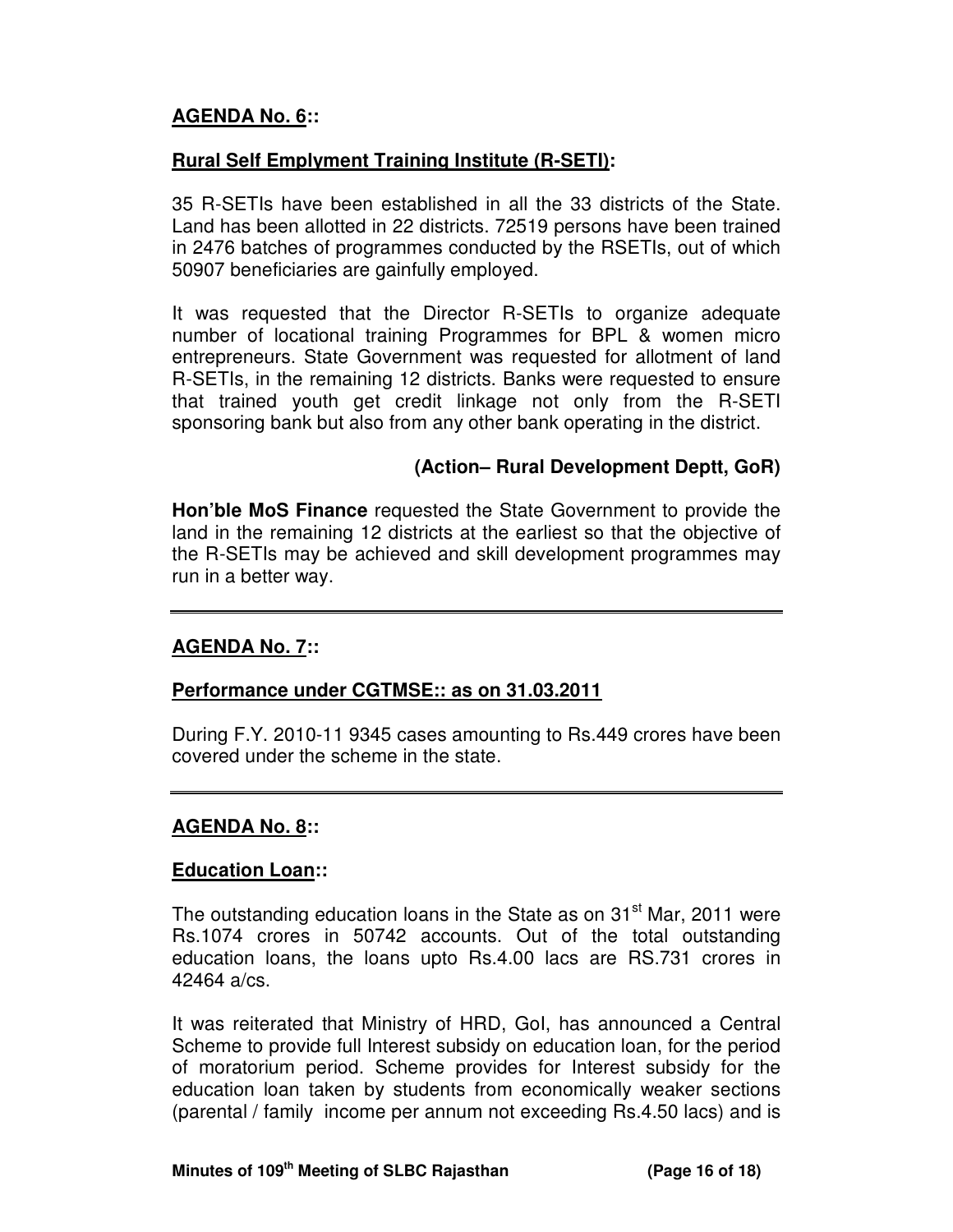applicable from the academic year 2009-2010. DCC Convener Banks were requested to percolate awareness of Interest Subsidy Scheme to the branches. Private Sector Banks, RRBs & Co-operative Banks were requested to contribute in dispensation of education loan in the state.

**(Action– All Banks)**

### **AGENDA No. 9::**

### **Interest Subsidy for Housing the Urban Poor (ISHUP)::**

House was informed that since 102nd SLBC meeting the Scheme is being deliberated in the house. As of now 64 cases have been sanctioned and disbursed by the banks on their own initiative. The State Level Nodal Agency was requested to sponsor applications to the Banks under the scheme. Banks were requested to popularize the scheme and take initiatives to identify the eligible beneficiary and forward the applications to the nodal agency for sponsoring the same to the banks for sanction / disbursement of loans.

**State Level Nodal Agency (SLNA)** representative informed that out of 15 sub-schemes allotment letter has been issued in 8 sub-schemes. We have also selected the NGOs, who will help the beneficiary to fill up the loan forms and banks have also been selected. The beneficiaries have been informed regarding name of banks. We further are going to organize the camps too for the affordable housing scheme.

# **(Action– All Banks)**

#### **Miscellaneous Information related to housing loan::**

It was informed that in the Budget Speech 2011-12, it has been proposed to liberalize the existing scheme of interest subvention of 1% on housing loans by extending it to housing loan up to Rs. 15 lacs where the cost of the house does not exceed Rs 25 lac from the present limit of Rs. 10 lac and Rs 20 lac respectively.

#### **AGENDA No. 10::**

#### **Recovery under Priority Sector::**

It was informed that as of Dec-2010 total 102391 cases amounting Rs. 318 cr. are pending under RACO (RODA), 10190 cases amounting Rs.